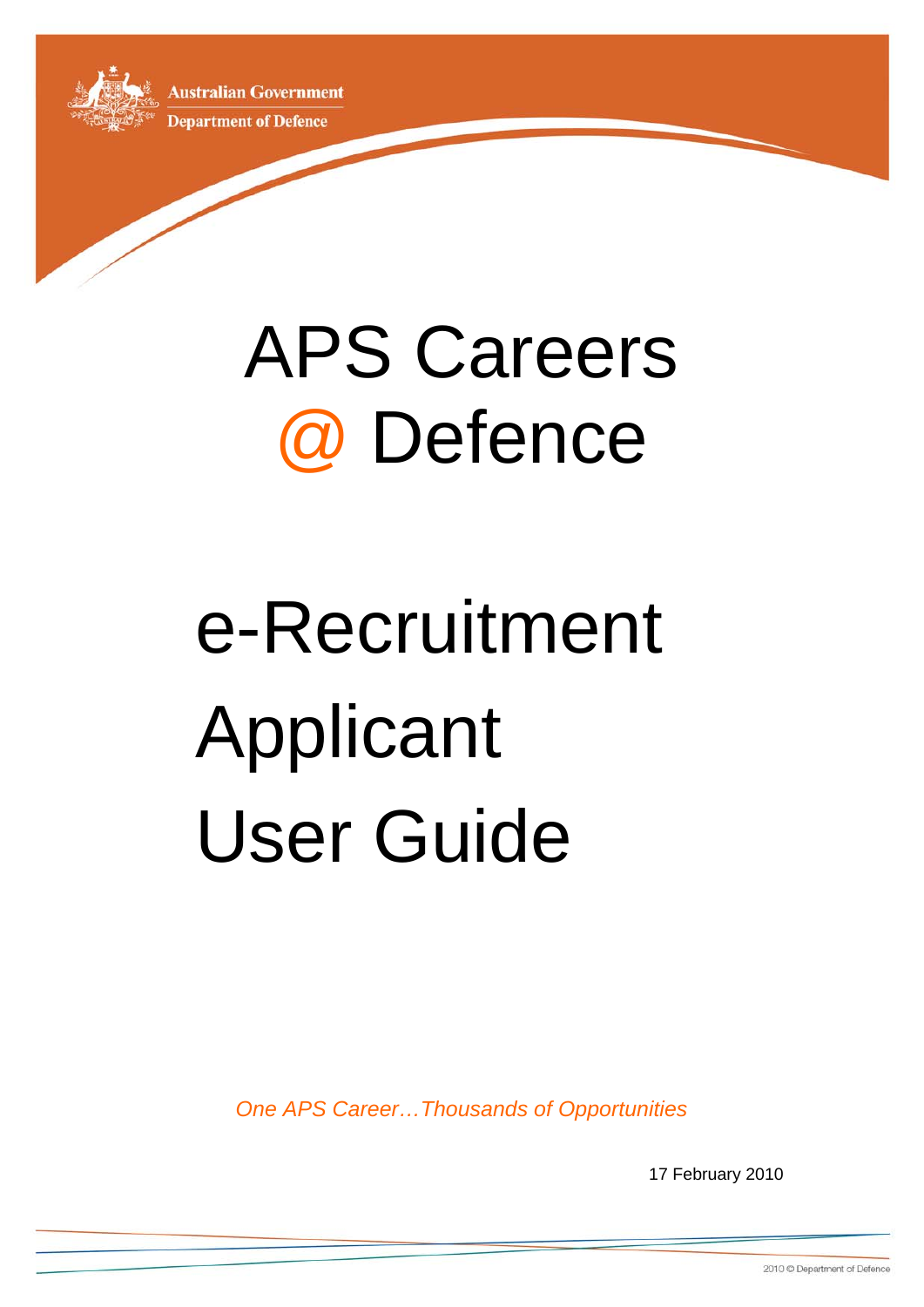

## **Registering**

- 1. Go to http://www.defence.gov.au/apscareers
- **2.** Click on Career Opportunities

APS Careers @ Defence Home

**Employment Principles and** Conditions

**Career Opportunities** 

How to Apply

**Frequently Asked Questions** 

Copyright **Disclaimer** Privacy

**3.** The Jobs List Screen should now be open.

This list includes:

All Current Vacancies Senior Leadership Vacancies Non-ongoing Employment Register Graduate Opportunities Defence Work Experience Stepping Into….Program

**4.** Now you need to register with e-Recruitment. Click on **Job alert** in the menu and follow the prompts.

| HOME. | EMPLOYMENT PRINCIPLES                                                       | HOW TO APPLY | <b>FAQ</b> |
|-------|-----------------------------------------------------------------------------|--------------|------------|
|       | Jobs List « Login « Job Search <mark>« Job Alert « My History « Help</mark> |              |            |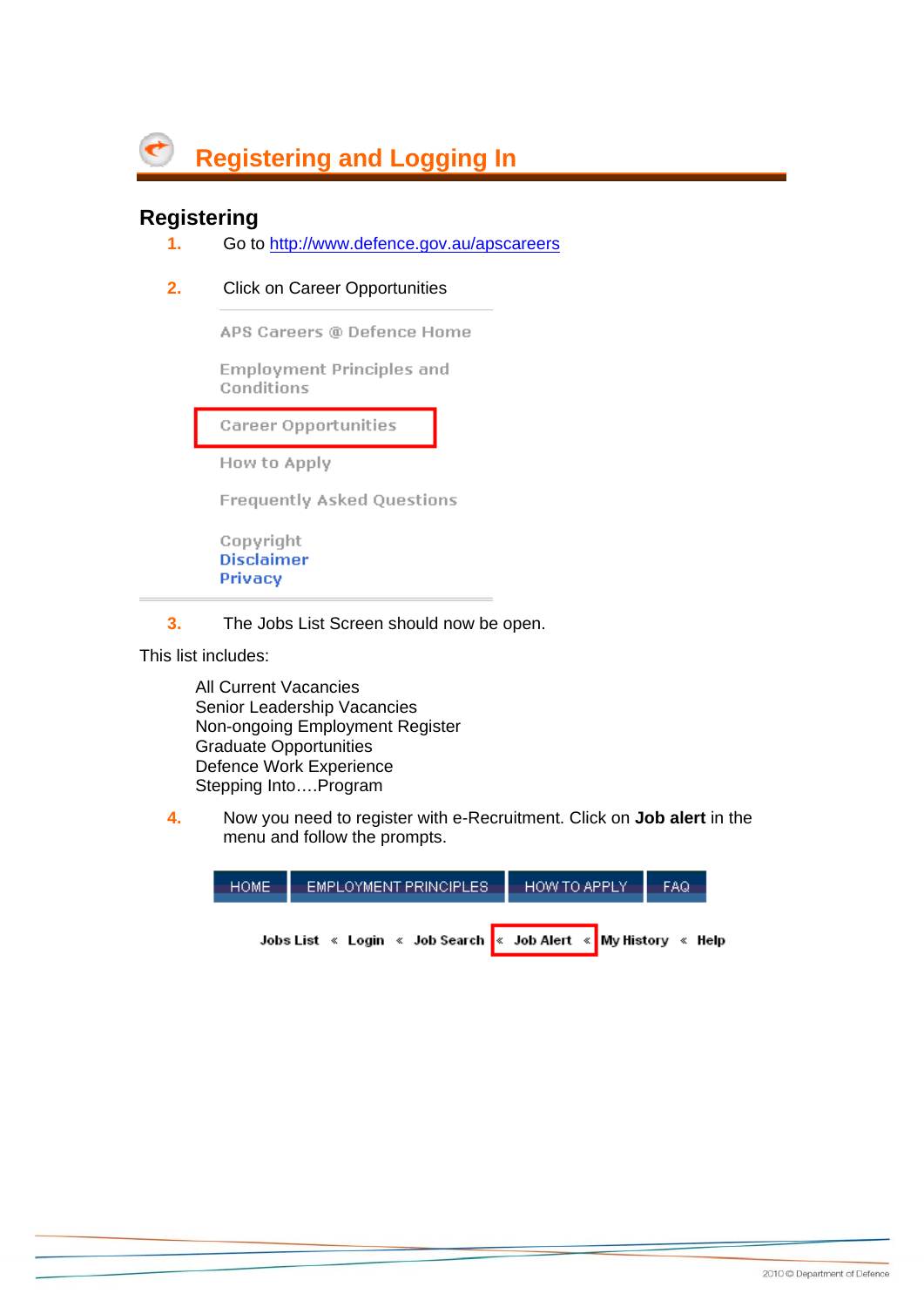## **Registration Process**

\* Denotes a mandatory question

If you have already registered with this system, click here to Log In to your account now.

| Title <sup>*</sup><br>▼                            | First Name*                             | Initial | Last Name * |
|----------------------------------------------------|-----------------------------------------|---------|-------------|
| Your Email Address <sup>*</sup>                    | Confirm Your Email Address <sup>*</sup> |         |             |
| Your Desired Password <sup>*</sup>                 | Confirm Your Password *                 |         |             |
| The State You Reside In * If other, please specify |                                         |         |             |
| Mobile: (For SMS communication - optional)         |                                         |         |             |
| Back                                               | <b>Save and Continue</b>                |         |             |

You will be taken to a confirmation screen. An email will be sent to you to confirm your access details.

## **Click Save and Continue.**

## **Logging In**

You need to **Login** to e-Recruitment to apply for a position, edit your job alert details, change your details or to access my history. **Your ID is the email address you registered with**.

#### Login

Forgot password? click here to reset your password

ID (e-mail address)

Password

## Cancel

Login

## **Forgotten Password**

If you've forgotten your login details, click the link provided on the login page. Enter your email address and click **Submit**.

#### **Forgotten Password**

Enter your email address below and a link to reset your password will be emailed to you.

**Email Address** 

| )ancel |
|--------|
|--------|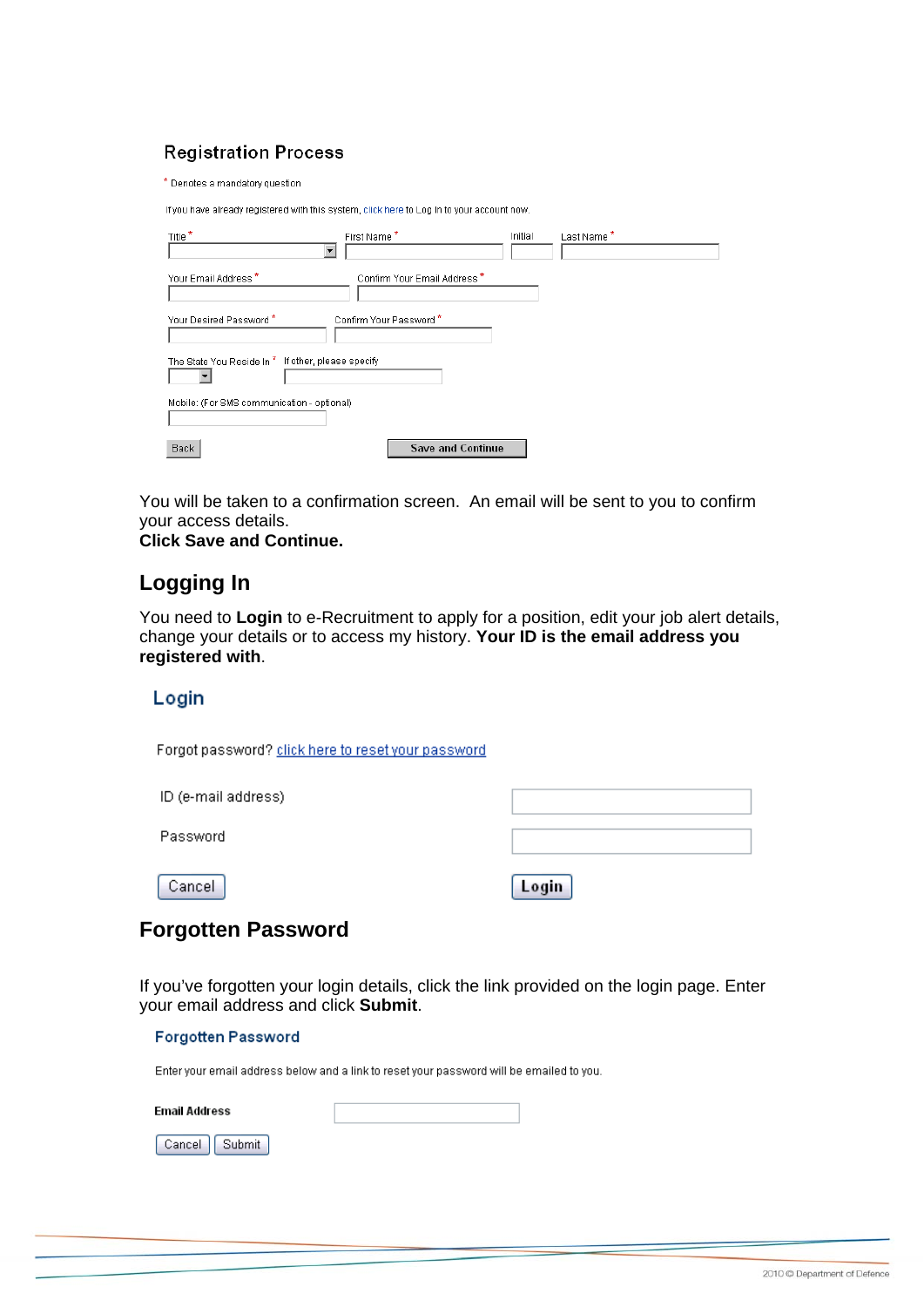You can also access this function by looking at any of the advertised jobs and clicking the link provided under **How to apply**.

#### How to apply:

- If you have NOT registered with our Online Applica<mark>t</mark>ion System, you can begin your Application by clicking the "Begin" button below.<br>• If you are unsure if you have registered before, <u>clic<mark>k here and follow the steps</u>.</u></mark>
- 
- 
- If you are unsure if you have registered before, thus here in the and follow the set of the FORGOTTEN YOUR LOGIN DETAILS? click here.

**Please note:** You can only change your password **once every 24 hours.**



#### **Jobs**

**1.** The first page of the e-Recruitment system displays the following groups of vacancies. You can also access this page by clicking on **Jobs List** in the top right hand menu.

|                                                                                                     | <b>HOME</b> |   | <b>EMPLOYMENT PRINCIPLES</b>                                                                                                                                   |                                                  | HOW TO APPLY | FAQ                                                                                                                                                                                                                                                                                                                                                                 |  |
|-----------------------------------------------------------------------------------------------------|-------------|---|----------------------------------------------------------------------------------------------------------------------------------------------------------------|--------------------------------------------------|--------------|---------------------------------------------------------------------------------------------------------------------------------------------------------------------------------------------------------------------------------------------------------------------------------------------------------------------------------------------------------------------|--|
|                                                                                                     | Jobs List   | ≪ | Login « Job Search « Job Alert « My History « Help                                                                                                             |                                                  |              |                                                                                                                                                                                                                                                                                                                                                                     |  |
| <b>Jobs List</b>                                                                                    |             |   |                                                                                                                                                                |                                                  |              |                                                                                                                                                                                                                                                                                                                                                                     |  |
| <b>All Current Vacancies</b>                                                                        |             |   |                                                                                                                                                                | Click here if you want to<br>view all vacancies. |              |                                                                                                                                                                                                                                                                                                                                                                     |  |
|                                                                                                     |             |   |                                                                                                                                                                |                                                  |              |                                                                                                                                                                                                                                                                                                                                                                     |  |
|                                                                                                     |             |   | name a few. If you think you've got what it takes to work with a leading Government Agency, follow the links below to current opportunities in the Department. |                                                  |              | Defence has a range of Australian Public Service (APS) career opportunities that offers the scope for a career change at any time. Our workforce includes administrative support,<br>accountants, intelligence analysts, engineers, customer service officers, policy advisors, graphic designers, lawyers, social workers, IT specialists and contract managers to |  |
| $APS1 - 6$                                                                                          |             |   |                                                                                                                                                                |                                                  |              |                                                                                                                                                                                                                                                                                                                                                                     |  |
| $EL1-2$                                                                                             |             |   |                                                                                                                                                                |                                                  |              |                                                                                                                                                                                                                                                                                                                                                                     |  |
| <b>Senior Leadership Vacancies (SES)</b>                                                            |             |   |                                                                                                                                                                |                                                  |              |                                                                                                                                                                                                                                                                                                                                                                     |  |
|                                                                                                     |             |   | motivate your staff to be high achievers to create a shared vision and sense of purpose for Defence.                                                           |                                                  |              | As a member of the Senior Executive Service in Defence you must be able to focus on Defence outputs and link them to broader Government goals. You need to enable and                                                                                                                                                                                               |  |
|                                                                                                     |             |   | People interested in joining the Defence Senior Executive Service are encouraged to apply online.                                                              |                                                  |              |                                                                                                                                                                                                                                                                                                                                                                     |  |
| SES Band 1 - 3                                                                                      |             |   |                                                                                                                                                                |                                                  |              |                                                                                                                                                                                                                                                                                                                                                                     |  |
| <b>Non-ongoing Employment Register</b>                                                              |             |   |                                                                                                                                                                |                                                  |              |                                                                                                                                                                                                                                                                                                                                                                     |  |
| vacancies.                                                                                          |             |   |                                                                                                                                                                |                                                  |              | If short term employment is what you are looking for, Defence has Non-Ongoing Employment Registers to help fill short-term, temporary (several weeks up to 12 month)                                                                                                                                                                                                |  |
| If you are interested in temporary employment you can register online.                              |             |   |                                                                                                                                                                |                                                  |              |                                                                                                                                                                                                                                                                                                                                                                     |  |
| <b>Graduate Opportunities</b>                                                                       |             |   |                                                                                                                                                                |                                                  |              |                                                                                                                                                                                                                                                                                                                                                                     |  |
|                                                                                                     |             |   | The Department of Defence has several graduate programs on offer. Our programs focus on attracting and developing future leaders in a wide range of areas.     |                                                  |              |                                                                                                                                                                                                                                                                                                                                                                     |  |
|                                                                                                     |             |   | We are seeking talented, highly motivated individuals with great communication skills who possess the potential to become our leaders of tomorrow.             |                                                  |              |                                                                                                                                                                                                                                                                                                                                                                     |  |
| Graduate Development Program (GDP)                                                                  |             |   |                                                                                                                                                                |                                                  |              |                                                                                                                                                                                                                                                                                                                                                                     |  |
| Defence Science and Technology Organisation (DSTO)                                                  |             |   |                                                                                                                                                                |                                                  |              |                                                                                                                                                                                                                                                                                                                                                                     |  |
| <b>Defence Work Experience</b>                                                                      |             |   |                                                                                                                                                                |                                                  |              |                                                                                                                                                                                                                                                                                                                                                                     |  |
| Defence is offering a variety of work experience placements in 2010.                                |             |   |                                                                                                                                                                |                                                  |              |                                                                                                                                                                                                                                                                                                                                                                     |  |
|                                                                                                     |             |   | Click through for more information and save this site on your favourites to keep up with the new opportunities as they come on line.                           |                                                  |              |                                                                                                                                                                                                                                                                                                                                                                     |  |
| <b>Stepping IntoProgram</b>                                                                         |             |   |                                                                                                                                                                |                                                  |              |                                                                                                                                                                                                                                                                                                                                                                     |  |
| information see 'Stepping IntoPrograms' on the Australian Employers' Network on Disability website. |             |   |                                                                                                                                                                |                                                  |              | The Australian Employers' Network on Disability is pleased to be able to offer a comprehensive range of internship opportunities to university students with a disability. For further                                                                                                                                                                              |  |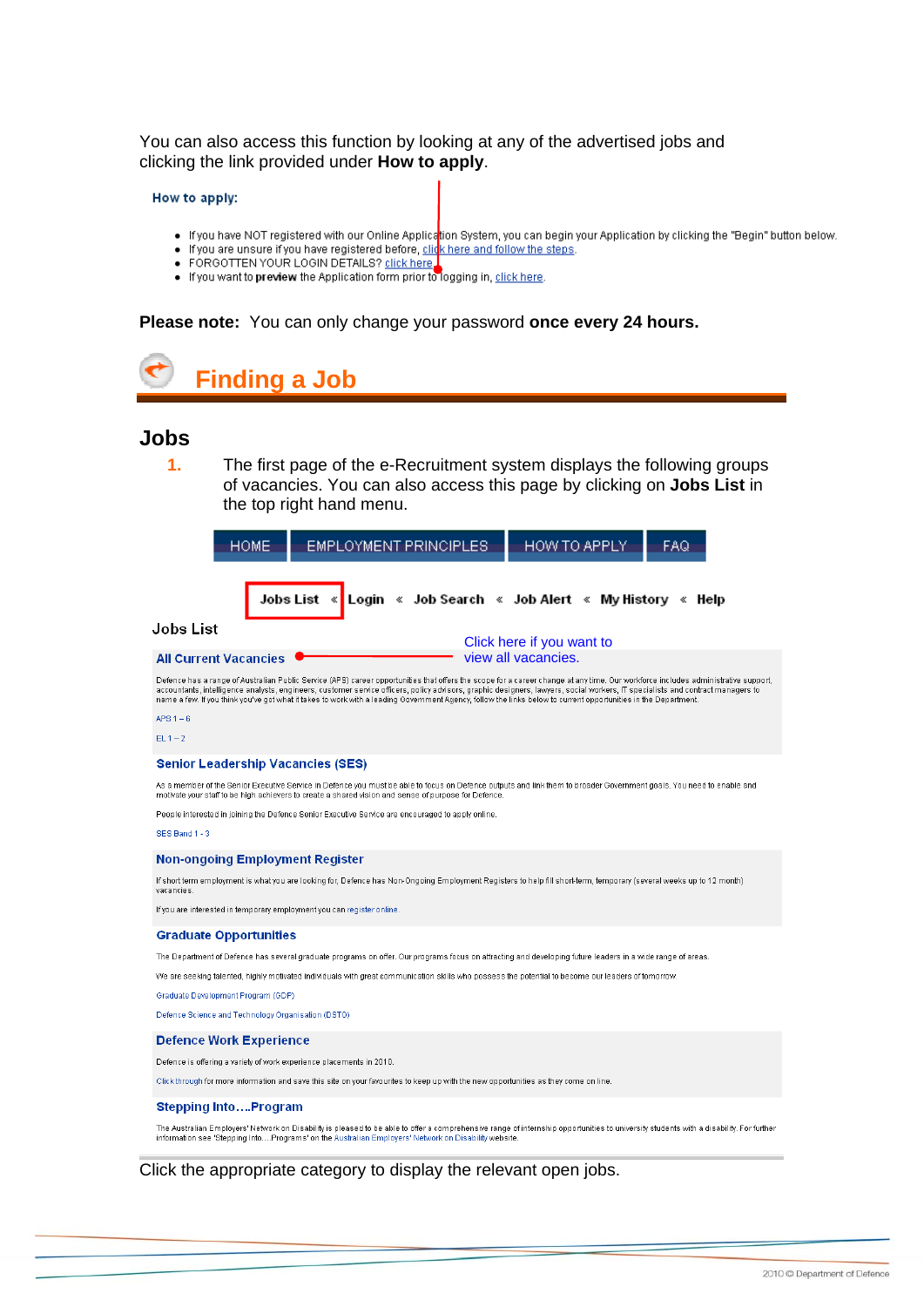## **Job Search**

**2.** You can also search for current jobs by clicking on **Job search**.



You can search for jobs by classification, location, vacancy type, position type or salary.

Hold down the **control** key if you need to select more than one item in a list.

Click **Search** at the bottom of the page to display the relevant jobs. If your search returns no vacancies try searching by just the classification, location or business line.

## Job Search

Tips for searching the candidate job portal

- To "select all jobs" leave ALL boxes blank
- To "select a specific job feature" click on your preference
- Select multiple job features by clicking on them while holding down the CTRL key
- De-select job features by clicking on them while holding down the CTRL key

Classification: APS Level 1 APS Level 2 APS Level 2 (Enrolled Nurse) APS Level 2 (S&T Level 1) APS Level 3 APS Level 3-4 (S&T Level 2) APS Level 3-4 (Technical) APS Level 3-Executive Level 1 (Legal 1) APS Level 4 APS Level 4-5 (Academic Level 1)

State: **ACT**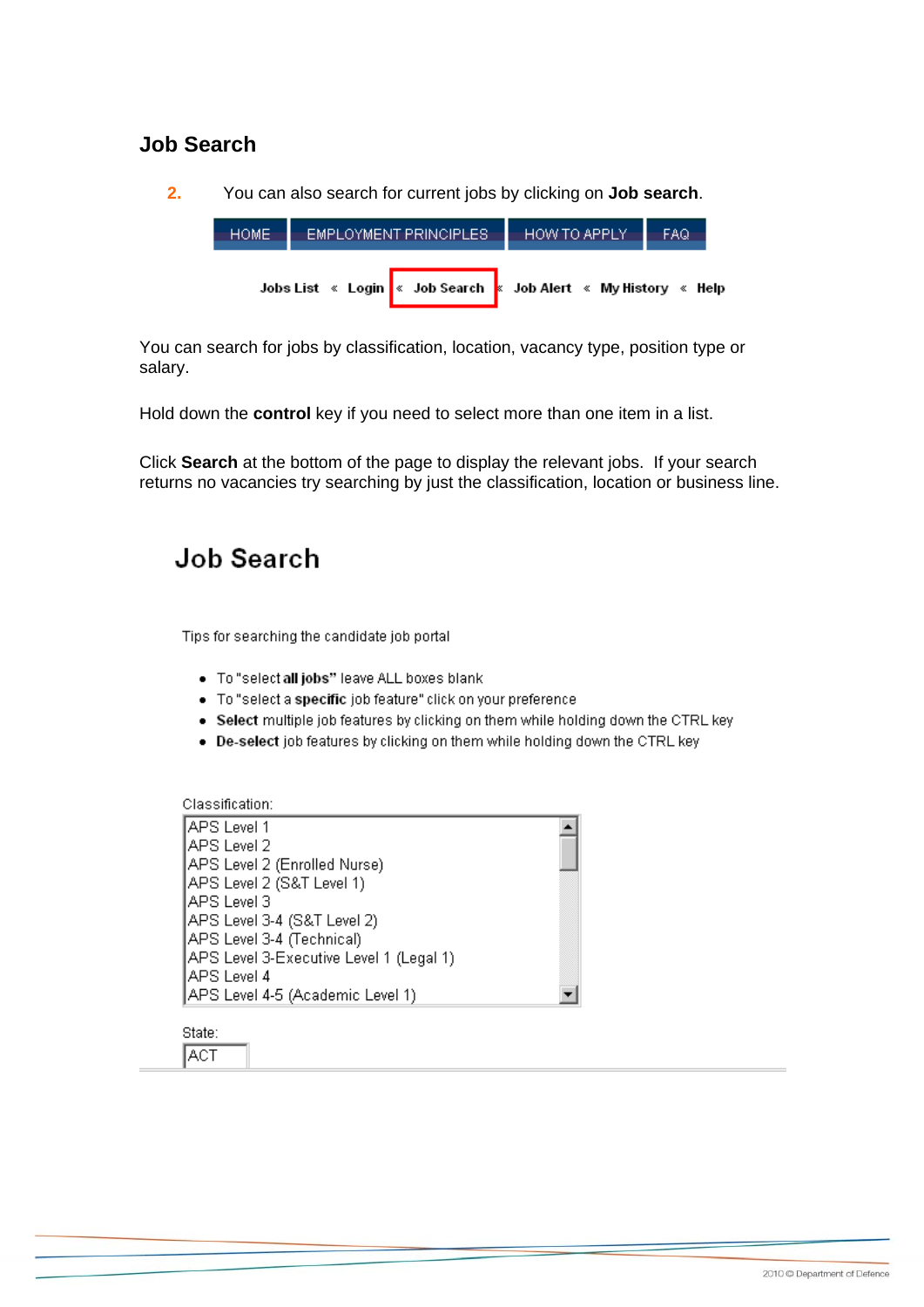## **Jobs List**

**3.** Selecting a category of vacancies or conducting a job search will take you to a list of corresponding vacancies.



Click the **job name** to view the Job details. You can also start a new application, access your previous application, preview the application form or email the job to a friend using the links on the right.

Note that if there are currently no matching vacancies a message will appear on the job board advising you of this.

## **Job Details**

**4.** The job details page provides detailed information about the vacancy. From here you can view the information pack, preview the application form or begin your application.

#### **APS 6 - Executive Officer**



**Please note:** The system will automatically disconnect after 20 minutes, if there is no activity. Typing information onto a screen will not prevent you from disconnecting – you must save or send to maintain your connection.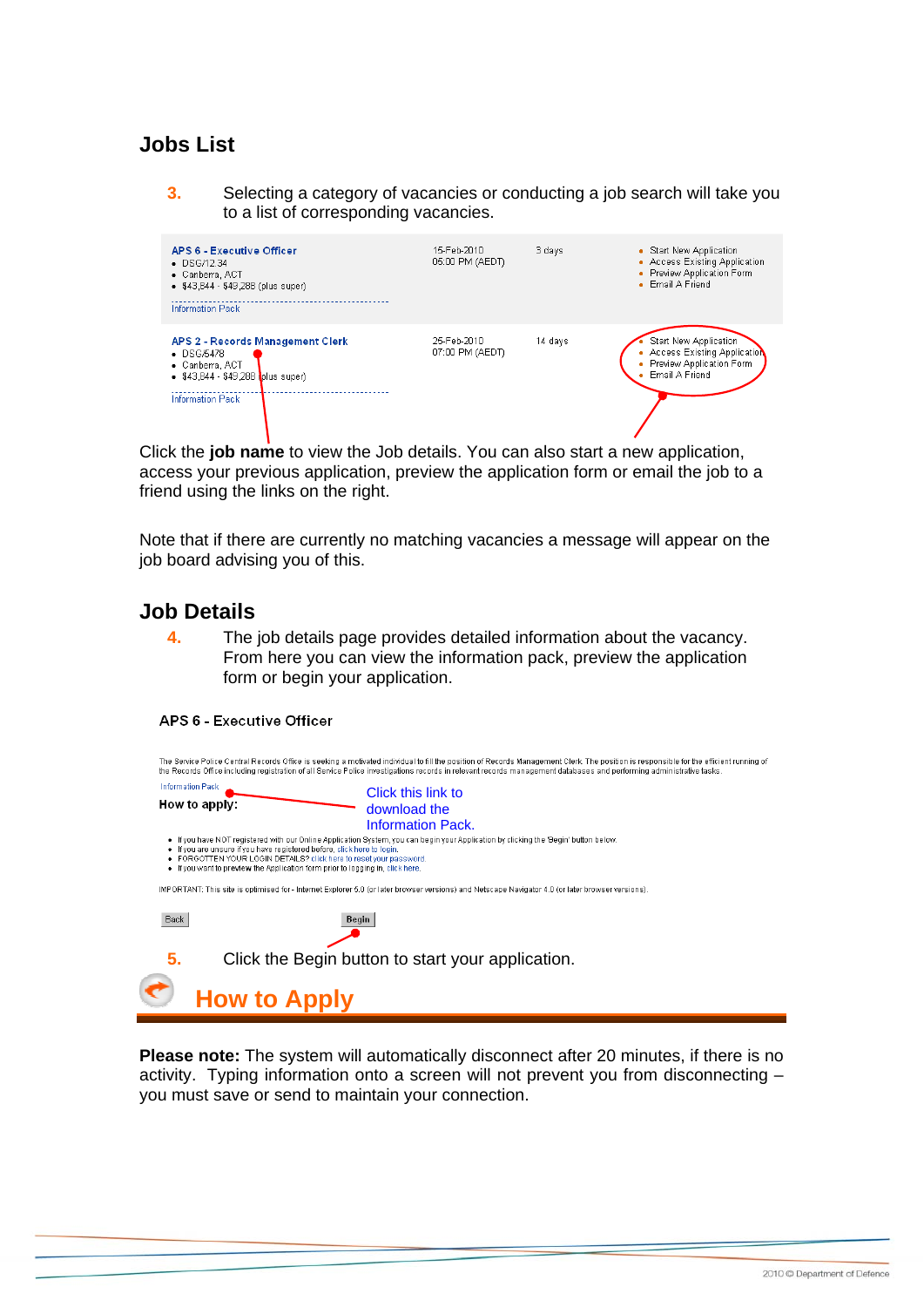## **Privacy Policy**

**1.** When you start an application you will be shown the Defence Privacy Policy. To accept the policy, click the **I Accept** button

## **Register or Login**

**2.** If you haven't registered before, register by filling in the form provided and click the **Save & Continue** button to register. If you've already registered, click the link provided to login.

| <b>Registration Process</b>                                                                |                            |         |             |                             |  |  |  |
|--------------------------------------------------------------------------------------------|----------------------------|---------|-------------|-----------------------------|--|--|--|
| * Denotes a mandatory question                                                             |                            |         |             |                             |  |  |  |
| If you have already registered with this system, click here to Log In to your account now. |                            |         |             |                             |  |  |  |
| Title <sup>*</sup><br>First Name*<br>٠                                                     |                            | Initial | Last Name * |                             |  |  |  |
| Your Email Address *                                                                       | Confirm Your Email Address |         |             | Any field<br>with an $*$ is |  |  |  |
| Your Desired Password <sup>*</sup>                                                         | Confirm Your Password      |         |             | a mandatory<br>field.       |  |  |  |
| The State You Reside In * If other, please specify                                         |                            |         |             |                             |  |  |  |
| Mobile: (For SMS communication - optional)                                                 |                            |         |             |                             |  |  |  |
| Back                                                                                       | <b>Save and Continue</b>   |         |             |                             |  |  |  |

**3.** If you've just logged in you will go straight to the application form. If you've just registered, you will be taken to a confirmation screen. An email will be sent to you to confirm your access details. Click the **Save & Continue** button to begin the application form.

### **Registration Process**

Thank you for your registration details.

Please take careful note of the following login details for future access to your information.

Username: Password: \*\*\*\*\*\*\*\*\*\*\*

Please click next to proceed

## **The Application Form**

**4.** Work your way through the application form by filling in the various fields and clicking **Save and Continue** at the bottom of each page. You can also click **Save** if you haven't completed a page but would like to save your progress.

**Please note:** You will be unable to submit your application unless you have clicked **Save and Continue** for each page of the application form. Remember to click **Save** your application regularly. Remember that the system will automatically disconnect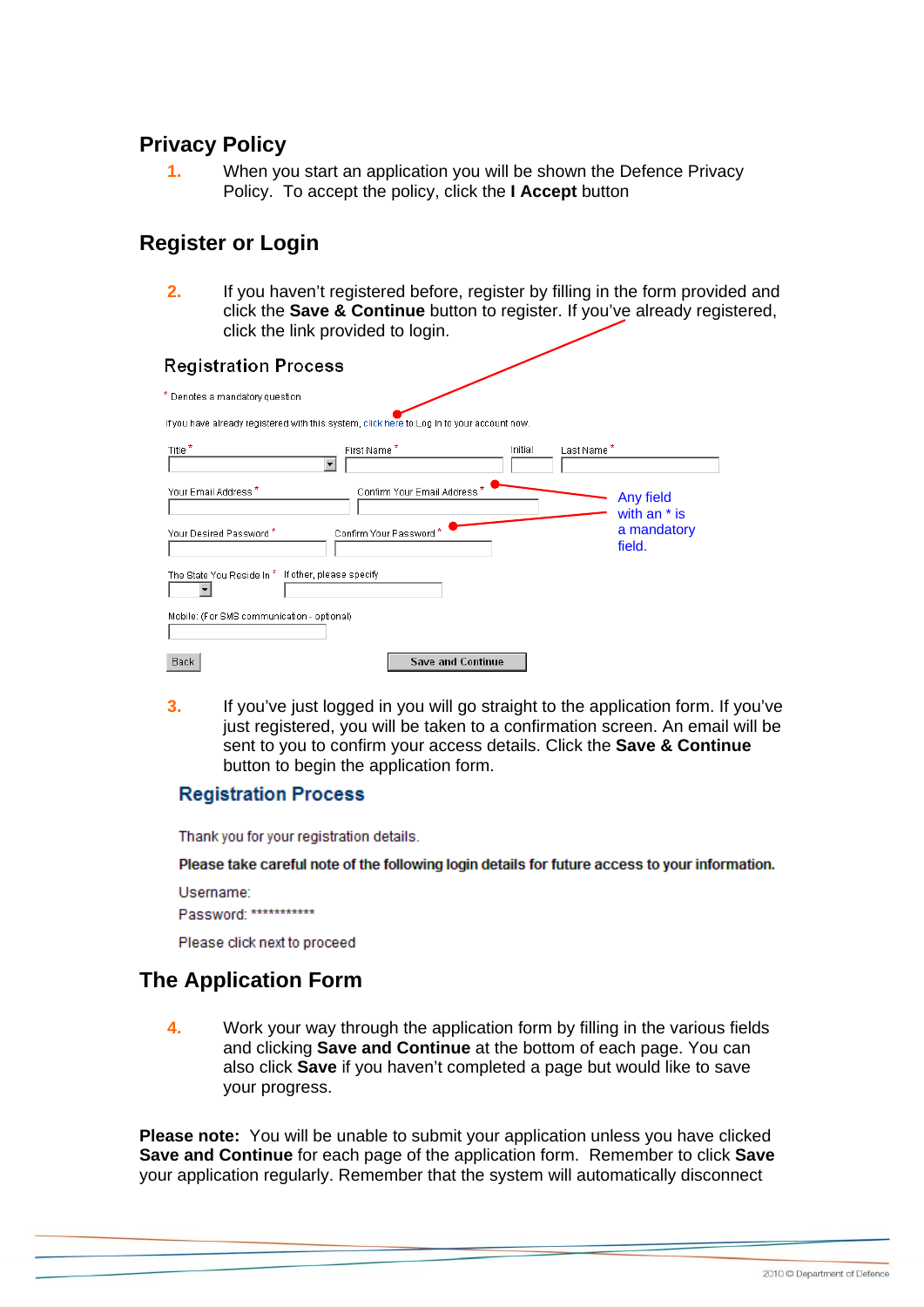after 20 minutes, if there is no activity. Typing information onto a screen will not prevent you from disconnecting – you must save or send to maintain your connection.

Now that you've begun your application it will appear in **My history**. If you logout and come back to the application form at a later stage, **login** first and then go to **My history** to access the form.

| HOME. | EMPLOYMENT PRINCIPLES.                                                      | HOW TO APPLY | FAQ <sub>1</sub> |  |
|-------|-----------------------------------------------------------------------------|--------------|------------------|--|
|       | Jobs List « Login « Job Search « Job Alert <mark>« My History -</mark> Help |              |                  |  |

Note that some questions are mandatory and are marked with an \*. Mandatory questions must be answered before you can move onto the next page. If you have missed a mandatory question you will be notified when you click **Save and Continue**.

| AGS Number: * |  | 'AGS Number' is required |  |
|---------------|--|--------------------------|--|
|---------------|--|--------------------------|--|

#### **Response and Resume**

**5.** A part of the application form asks for your response to the vacancy or to each selection criteria. Note that each response has a word limit as specified on the application form and in the candidate kit. If your response is over this word limit you will not be able to submit your application.

\* Denotes a mandatory question

When responding to selection criteria please ensure that you

- · Limityour responses to 400 words per criterion;
- · Are comprehensive but succinct
- Click on 'save' at the bottom of the screen regularly to ensure no data is lost as the page will timeout if inactive for more than 20 minutes; and
- . Once you have completed all of your responses, click the 'save and continue' button.

Where possible include specific relevant examples of your work. When you include examples, you should

- . Set the context by describing the circumstance where you used the skills or qualities and gained the experiences;
- · Detail what your role was; . Describe what you did and how you did it: and
- . Describe what you achieved what was the end result and how does it relate to the job you are applying for?

For more information and tips on applying for jobs in the public service go to the APS Careers @ Defence website (How to Apply).

#### **Formatting tips**

Use plain text, do not use bolding or underlining

If you want to use dot/bullet points, indicate these by using asterisks (\*) or dashes (-)

It is suggested that you prepare your selection criterion responses in a Word document utilising the:

- . spell check function, as there is no facility in this application form;
- word count function, to ensure your responses are within the 400 word limit; and<br>● cut and paste function, from Word into the APS Careers @ Defencee-Recruitment system.
- 

**Please note:** Prepare your response in a word document before copying and pasting into this box. Ensure that you only use plain text, and do not include any bullet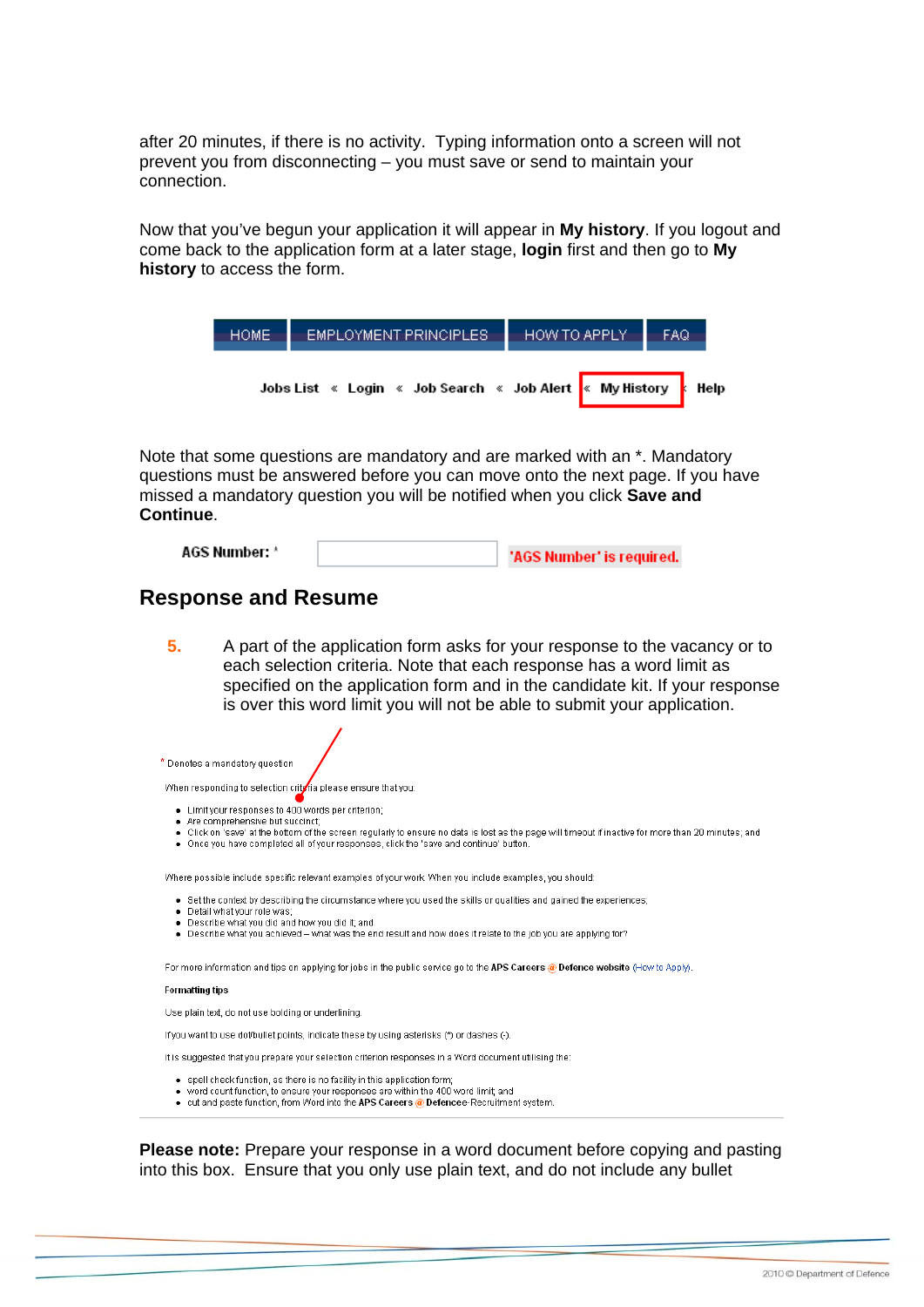points, underlines, bolding or italics. If you do want to use bullet points please indicated this using \* or – instead.

**6.** You will also be asked to upload your resume. Click the **Browse** button and locate your resume. The resume will upload when you click **Save** or **Save and Continue**

| Please upload your resume: *        |  |  |  |  |  |  |
|-------------------------------------|--|--|--|--|--|--|
| Browse                              |  |  |  |  |  |  |
| Cancel    Save<br>Save and Continue |  |  |  |  |  |  |

## **Preview and Submit**

**7.** The preview and submit step allows you to review your responses and edit them if required.

| Print Summary             |                |  |               |          |      |  |  |
|---------------------------|----------------|--|---------------|----------|------|--|--|
| Step 1 - Personal Details |                |  | Complete      |          |      |  |  |
| QUESTION #                |                |  | <b>STATUS</b> |          |      |  |  |
| Question 1.1              | Title:         |  | Mandatory     | Complete | edit |  |  |
|                           | Ms             |  |               |          |      |  |  |
| Question 1.2              | First Name     |  | Mandatory     | Complete | edit |  |  |
|                           | $\sim$         |  |               |          |      |  |  |
| Question 1.3              | Last Name      |  | Mandatory     | Complete | edit |  |  |
|                           | $\epsilon$     |  |               |          |      |  |  |
| Question 1.4              | Preferred Name |  | Optional      | Complete | edit |  |  |

If you can't see **Submit Application Now** at the top of the screen, check that you have answered all of the mandatory questions, and that all steps are complete. If any mandatory questions and/or steps are incomplete, click the relevant step number at the top of the page, add any answers required, and click **Save and Continue.** 

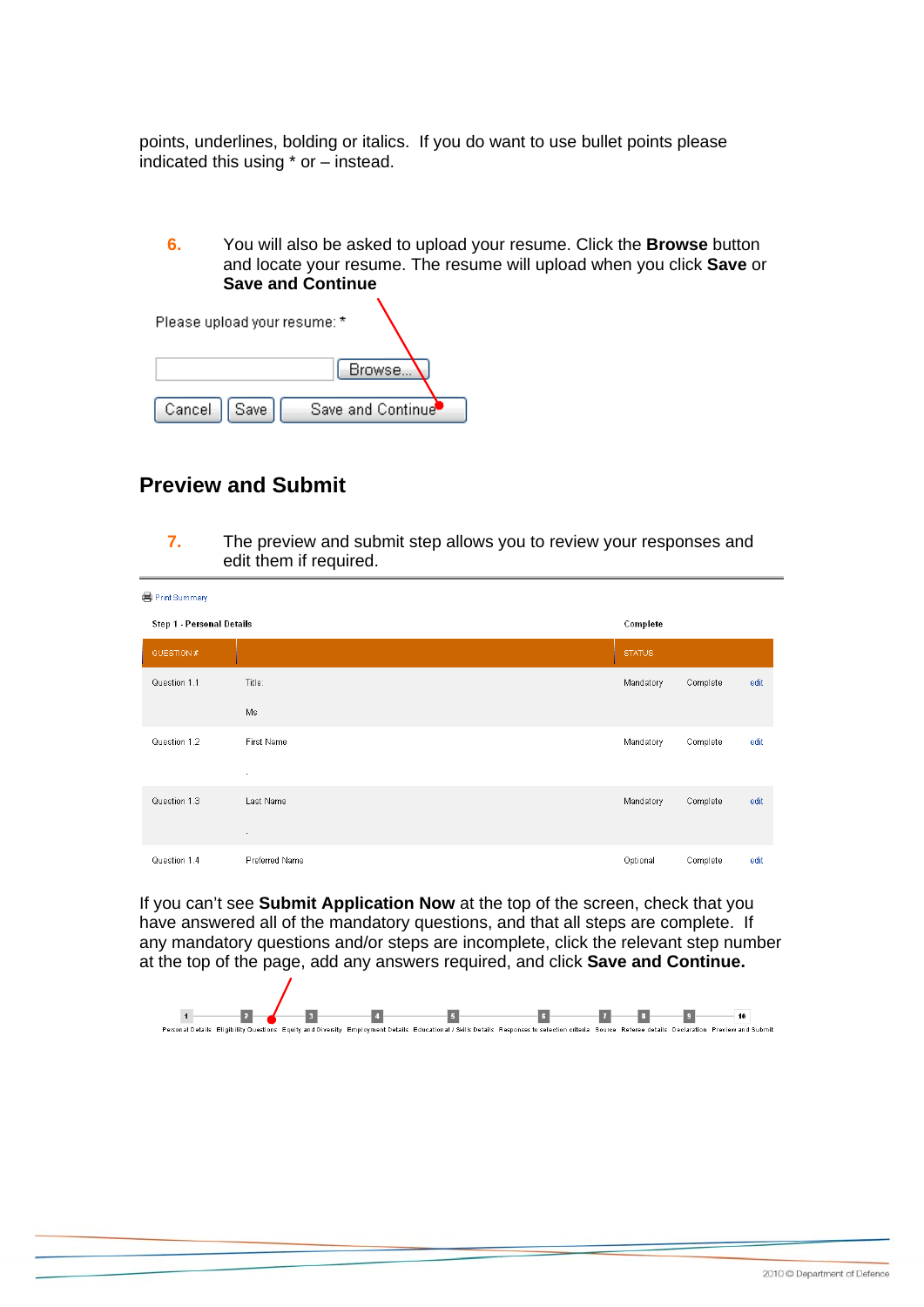**8.** You should now be able to submit your application. Click **Move to Submit** at the top of the **Preview and Submit** page.

## APS 6 - Executive Officer - Preview and Submit

| Message<br>• Declaration saved successfully.                                                                                                       |
|----------------------------------------------------------------------------------------------------------------------------------------------------|
| View Job details for APS 6 - Executive Officer                                                                                                     |
| Application Status: Complete but not Subraited<br>Your application is now complete.<br>Click the Move To Submit button to submit your application. |
| <b>Move To Submit</b>                                                                                                                              |

**9.** You will now see a confirmation screen. This is your last chance to go back and change any information on your application, as you **won't be able to edit your application** once it is submitted.

**Please note:** You cannot withdraw your application to make edits, and then resubmit.

#### Please note: You are about to submit your Application.

With the exception of Personal Details, applications CANNOT be edited or updated once they have been submitted for consideration.

Please make sure you are completely satisfied with your entire Application BEFORE submitting. If you are ready to submit your Application click the 'submit now' button. Otherwise you can click the 'submit later' button which will allow you to return to your Application for editing. NOTE: Please be patient as the submission process may take some time.

Submit Now

Submit Later

Submit your application by clicking **Submit Now**.

**10.** The final page will confirm that your application has been received.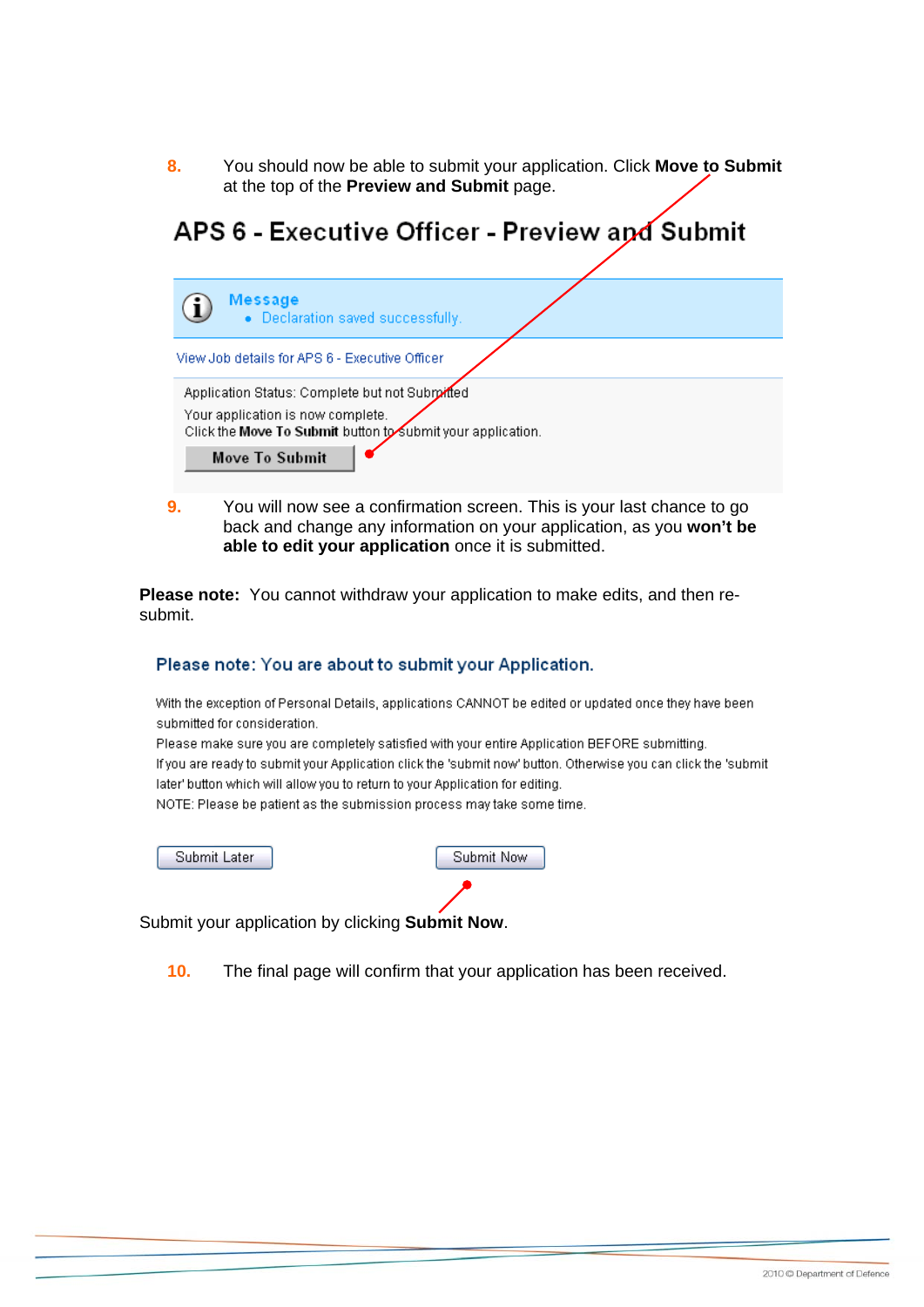## **Application Summary:**

#### **Application Status: Complete and Submitted**

- . Your application has been received.
- . If you wish to withdraw your Application you may do so at any time.

**Withdraw Application** 

An email will be sent to you to confirm that your application has been accepted. You can also go to **My history** to check that your application is submitted and not incomplete.



You can access any incomplete or submitted applications by using the **My history** function.

Select **My history** from the left hand menu. You must be logged in to do this. This allows you to see all the jobs you have applied for and their details.

| HOME. | <b>EMPLOYMENT PRINCIPLES</b>                                                | HOW TO APPLY | FAQ |
|-------|-----------------------------------------------------------------------------|--------------|-----|
|       | Jobs List « Login « Job Search « Job Alert <mark>« My History -</mark> Help |              |     |

From this screen you will be able to see whether your application is incomplete or submitted, withdraw a submitted application, access any emails that have been sent about the vacancy and edit your personal details.

If you need to continue an incomplete application, or withdraw a submitted application, click **View my application summary** for that job.

| <b>My History</b> |                           |                  |                                               |                    |                                                                                   |
|-------------------|---------------------------|------------------|-----------------------------------------------|--------------------|-----------------------------------------------------------------------------------|
|                   | JOB NAME                  | APPLICATION DATE | JOB STATUS                                    | APPLICATION STATUS | <b>ACTION</b>                                                                     |
|                   | APS 6 - Executive Officer | 11-Feb-10        | Open Until:<br>15-Feb-2010<br>05:00 PM (AEDT) | Submitted          | • View my application summary<br>• View emails (1)<br>• Edit Registration Details |

Click **View my emails** to access any emails sent to you from e-Recruitment regarding a particular job,



If you have submitted an application, but no longer wish to be considered for the position, you will need to withdraw your application within e-Recruitment.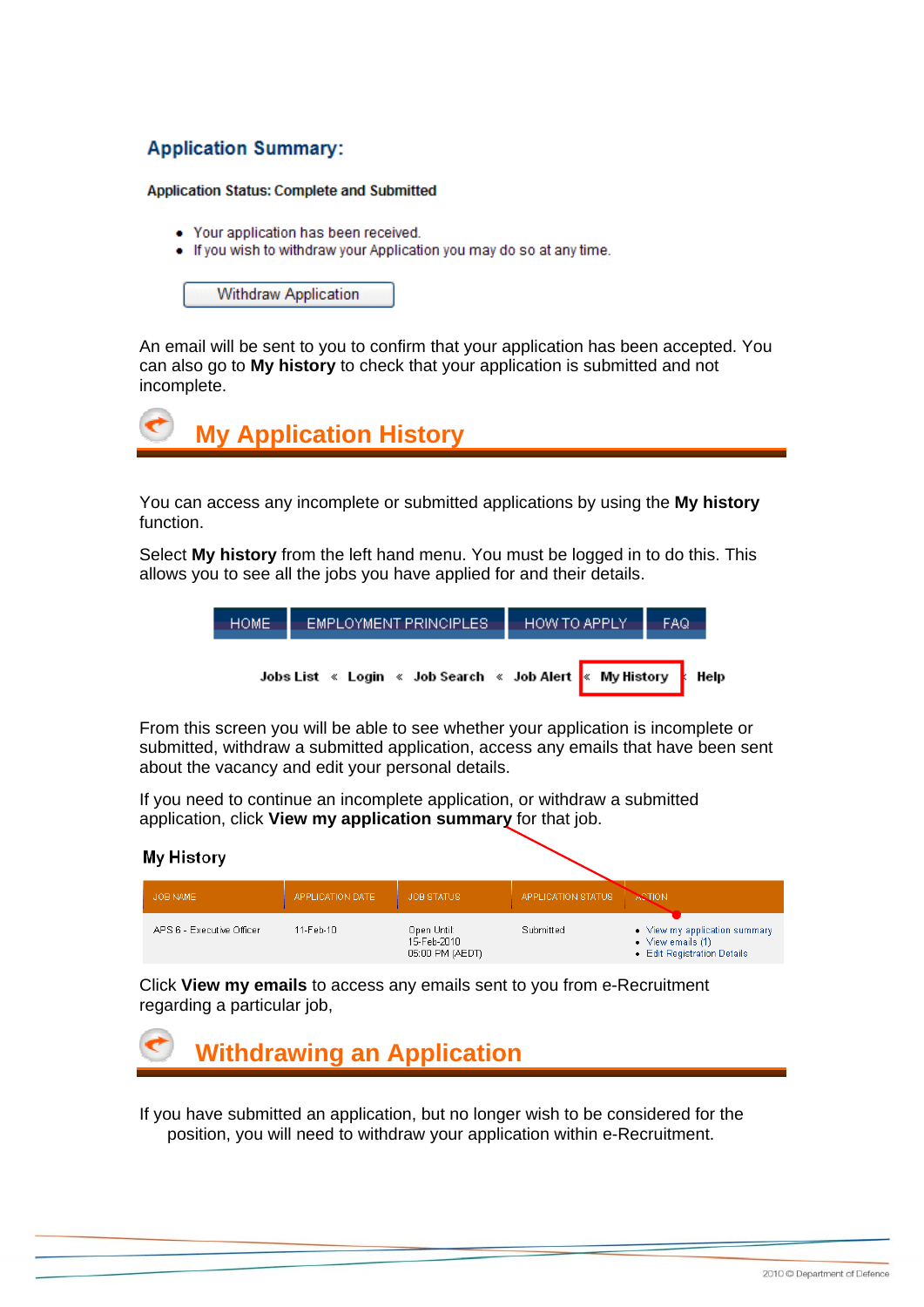Please note: Once you withdraw your application you will be unable to re-submit it or submit another application for this vacancy.

**1.** Select **My History** from the top right hand menu. You must be logged in to do this.

| HOME <sup>1</sup> | <b>EMPLOYMENT PRINCIPLES</b>                                                | HOW TO APPLY | FAQ <sub>1</sub> |
|-------------------|-----------------------------------------------------------------------------|--------------|------------------|
|                   | Jobs List « Login « Job Search « Job Alert <mark>« My History -</mark> Help |              |                  |

#### **My History**

 $\mathbf{r}$ 

| JOB NAME                  | APPLICATION DATE | JOB STATUS                                    | APPLICATION STATUS | <b>ACTION</b>                                                                   |
|---------------------------|------------------|-----------------------------------------------|--------------------|---------------------------------------------------------------------------------|
| APS 6 - Executive Officer | 11-Feb-10        | Open Until:<br>15-Feb-2010<br>05:00 PM (AEDT) | Submitted          | • View my application summary<br>• View emails (1)<br>Edit Registration Details |

- **2.** Find the relevant application in your history and click **View my application summary** for that job.
- **3.** Click **Withdraw Application** if you no longer wish to be considered for this role.

| • Your application has been received.<br>• If you wish to withdraw your Application you may do so at any time.<br>Withdraw Application | Application Status: Complete and Submitted |
|----------------------------------------------------------------------------------------------------------------------------------------|--------------------------------------------|
|                                                                                                                                        |                                            |
|                                                                                                                                        |                                            |

**4.** You will now be taken to a confirmation screen. If you are sure you would like to withdraw, provide some details in the text box provided.

|   | Please note that if you withdraw your application you will not be able to:                                                                  |  |
|---|---------------------------------------------------------------------------------------------------------------------------------------------|--|
| ٠ | $\bullet$ access this application again and make changes to it<br>re-submit this application<br>submit another application for this vacancy |  |
|   | Sorry to see you go, but before you do,<br>please tell us why?                                                                              |  |
|   |                                                                                                                                             |  |
|   |                                                                                                                                             |  |
|   |                                                                                                                                             |  |

**5.** Click **Withdraw Application** to confirm that you are withdrawing your application.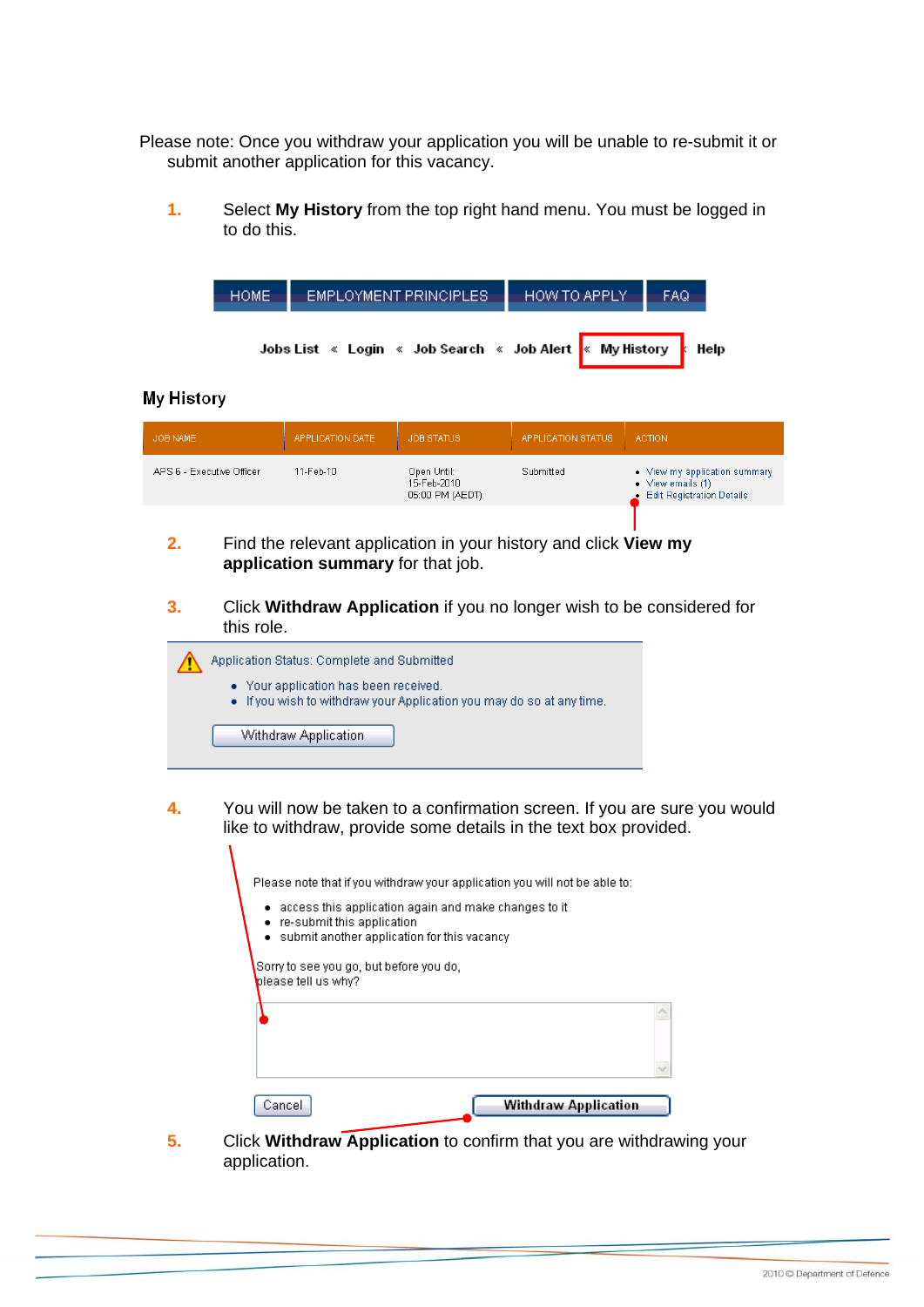**6.** You have now withdrawn your application.





You can register for job alerts, which will advise you of any relevant vacancies as they are advertised.

- **1.** Click on **Job alert** in the menu to access this function. If you're not logged in you will be asked to Register or Login.
- **2.** Choose the classification or location or a combination of these. To choose multiple items in a list hold down the control key while you click.
- **3.** Specify other general preferences, and make your job alert profile active and click **Save**.

#### **General Preferences**

| Frequency of Job Alert Emails     | <br><b>Daily</b> |
|-----------------------------------|------------------|
| Make my Job Alert Profile active? | $O$ No $O$ Yes   |
| Back                              | Save             |

**Please note:** Set the frequency of job alert emails to **Daily** so that you get notified of new jobs as soon as possible and have sufficient time to submit your application.

**4.** Test your profile by clicking **View Job matching my Alert Profile** at the top of the job alert page to see all jobs that match your profile.

Manage Job Alert Profile